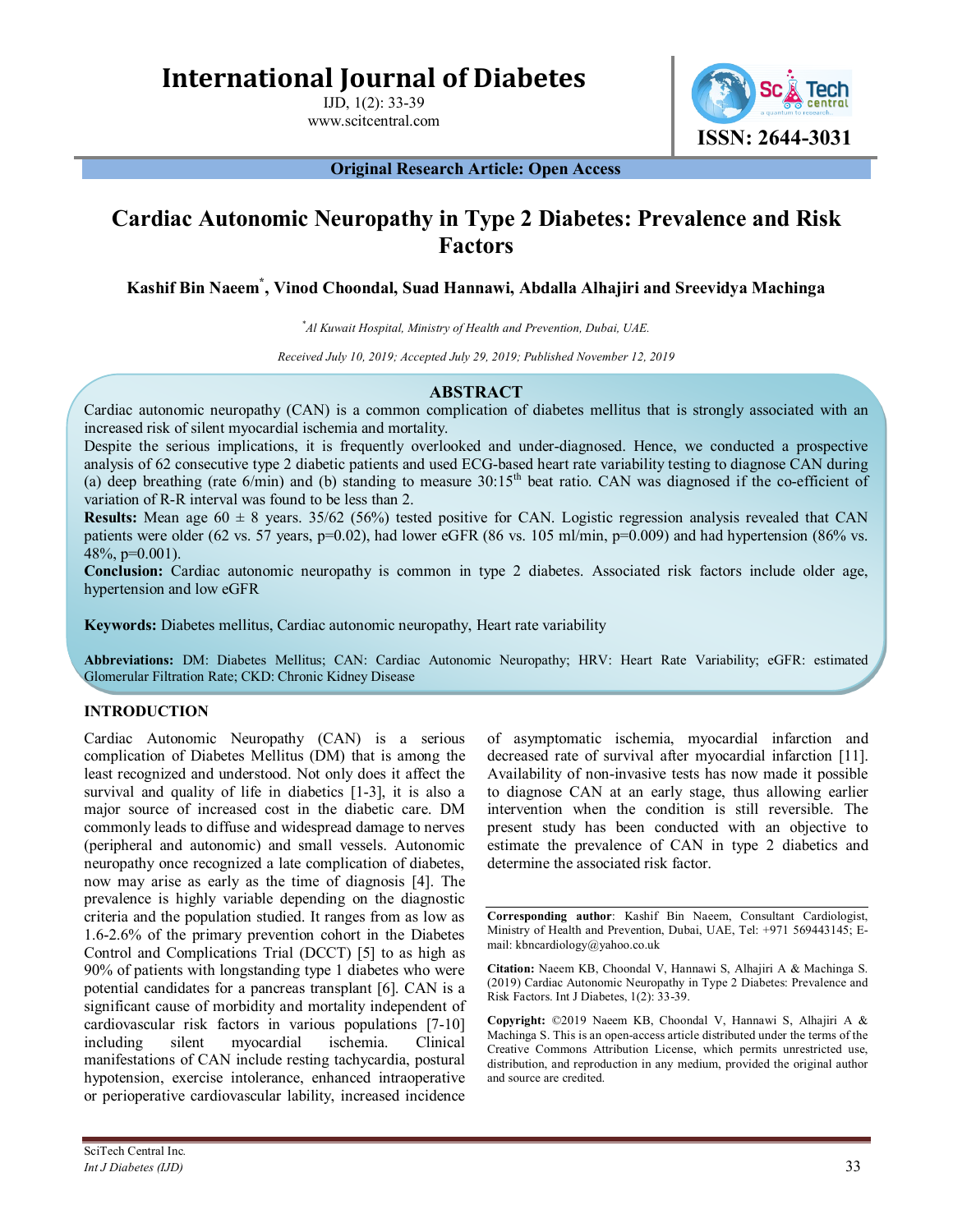# **METHODOLOGY**

### **Study population**

From January 2018 to March 2019, 62 patients with type 2 DM were recruited consecutively at the Diabetic Clinic, Al Kuwait Hospital, Dubai, UAE. Patients were excluded if they were younger than 18 years, had type 1 DM, had known coronary heart disease, COPD or asthma on inhalers, who were taking heart rate limiting medications or were not capable of giving informed consent.

# **Consent**

All participants signed informed consent before beginning the study.

# **Ethical approval**

The study has been approved by Dubai Research and Ethics Committee, UAE.

#### **Data collection**

At the beginning of the study, baseline information was collected regarding history of hypertension, smoking and dyslipidemia; anti-diabetic medications; use of aspirin and statin; autonomic symptoms, body mass index; blood pressure and resting heart rate. Laboratory tests were done to measure glycated hemoglobin, eGFR and lipid profile.

#### **Assessment of cardiac autonomic neuropathy (CAN)**

All participants underwent cardiac autonomic function testing that was performed by a trained technician. Patients were instructed to avoid caffeine and nicotine for 8 h before the test. Also, sympathomimetic and anticholinergic drugs were avoided 48 h pre-testing. Patients were asked to lie down or sit quietly for 30 min before commencing the test. The tests were done using Neuropack X1-QP-259BK software with Nihon Kohden operating system. We employed two maneuvers to assess the parasympathetic autonomic system. The tests involved measuring the heart rate variability (HRV) non-invasively as proposed by Ewing et al. [12]. Patients were tested during (a) deep breathing; and (b) postural change from lying to standing. For deep breathing, the patient was asked to lie quietly and breathe deeply at a rate of 6/min. The ECG monitor then recorded the difference between the maximum and minimum heart rate. HRV was also measured on standing from supine by analyzing the ratio of longest R-R interval (found at about

beat 30) to the shortest R-R interval (found at about beat 15). CAN was diagnosed if the co-efficient of variation of R-R interval was found to be less than 2.

# **STATISTICAL ANALYSIS**

Results are expressed as percentages for categorical variables, and mean  $\pm$  SD for continuous variables. Unpaired two sample (independent) student's t-test was used for the differences between the mean values of the continuous variables. Chi<sup>2</sup> test was used for the categorical variables.

Logistic regression was used to analyze the correlation between the presence of CAN and the continuous variables. Statistical significance was accepted as p-value<0.05. Multivariate model was built using all the variables that were included in the univariate models. For all the analysis, Stata 9/SE (Stata Corp, College Station, Tx, USA) statistical software was used.

# **RESULTS**

Total of 62 type 2 diabetic patients were involved in the study.

**Table 1** depicts the demographic details, clinical and laboratory values of the participants. Mean age was  $60 \pm 8$ years; 55% were females; 69% hypertensive; 55% dyslipidemic; mean BMI 31 kg/m<sup>2</sup>. Mean BP was 131/72 mm Hg; mean HbA1c 7.6%; mean LDL 2.4 mmol/L; mean eGFR 95 ml/min. 35/62 (56%) tested positive for the presence of cardiac autonomic neuropathy.

**Table 2** compares the characteristics in the two groups (with and without CAN). Those with CAN were older in age than patients without CAN (62 vs. 57 years, p=0.02); had lower eGFR  $(86 \text{ vs. } 105 \text{ ml/min}, \text{ p=0.009})$  and were more hypertensive (86% vs. 48%, p=0.001).

**Table 3** represents univariate logistic regression analysis that revealed significant positive association between the presence of CAN and the age of the participants (OR 1.08, P=0.02). There was a negative association found between the presence of CAN and the eGFR level (OR 0.97, P=0.01). Multivariate logistic regression analysis included all the variables that were used in the univariate analysis and showed that the only variable that maintained a significant association with the presence of CAN was the eGFR level (OR 0.97, P-0.04).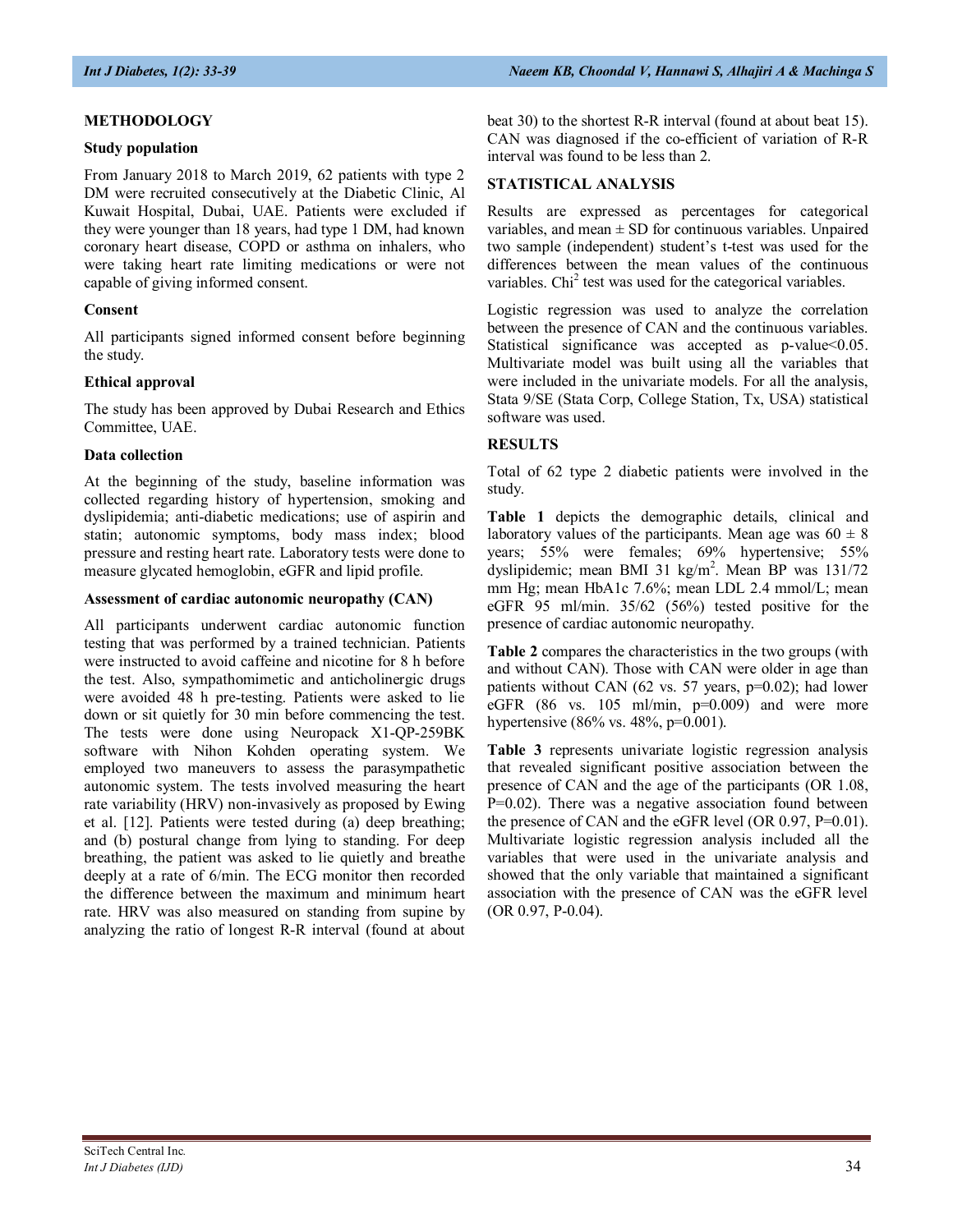| <b>Demographics</b>                   | $n=62$            |  |  |  |  |  |
|---------------------------------------|-------------------|--|--|--|--|--|
| Age (years), mean (SD)                | 60(8)             |  |  |  |  |  |
| Gender (F:M), $n$ (%)                 | 34 (55%):28 (45%) |  |  |  |  |  |
| Hypertension, $n$ (%)                 | 43 (69)           |  |  |  |  |  |
| Dyslipidemia, n (%)                   | 34(55)            |  |  |  |  |  |
| Smoking, n (%)                        | 8(13)             |  |  |  |  |  |
| BMI ( $\text{kg/m}^2$ ), mean (SD)    | 31(6)             |  |  |  |  |  |
| SBP (mmHg), mean (SD)                 | 131(15)           |  |  |  |  |  |
| DBP (mm Hg), mean (SD)                | 72(10)            |  |  |  |  |  |
| Resting heart rate/min, mean (SD)     | 81 (10)           |  |  |  |  |  |
| <b>Medications</b>                    |                   |  |  |  |  |  |
| Oral anti diabetics, n (%)            | 37(60)            |  |  |  |  |  |
| Oral+insulin, n (%)                   | 23(37)            |  |  |  |  |  |
| Aspirin, n (%)                        | 25(40)            |  |  |  |  |  |
| Statin, $n$ $(\%)$                    | 51 (82)           |  |  |  |  |  |
| <b>Symptoms</b>                       |                   |  |  |  |  |  |
| Sensory, n (%)                        | 31(50)            |  |  |  |  |  |
| Motor, $n$ $(\%)$                     | 3(5)              |  |  |  |  |  |
| Autonomic, n (%)                      | 9(15)             |  |  |  |  |  |
| <b>Laboratory values</b>              |                   |  |  |  |  |  |
| HbA1c (mmol/L), mean (SD)             | 7.6(2)            |  |  |  |  |  |
| eGFR (ml/min), mean (SD)              | 95 (30)           |  |  |  |  |  |
| Total cholesterol (mmol/L), mean (SD) | 4(1)              |  |  |  |  |  |
| Triglyceride (mmol/L), mean (SD)      | 1(0.6)            |  |  |  |  |  |
| HDL (mmol/L), mean (SD)               | 1(0.3)            |  |  |  |  |  |
| LDL (mmol/L), mean (SD)               | 2.4(0.9)          |  |  |  |  |  |

**Table 1.** Baseline characteristics.

*Data presented as mean (SD) or n (%)*

*BMI: Body Mass Index; SBP: Systolic Blood Pressure; DBP: Diastolic Blood Pressure; HbA1c: Glycosylated Hemoglobin; eGFR: estimated Glomerular Filtration Rate; HDL: High Density Lipoprotein; LDL: Low Density Lipoprotein*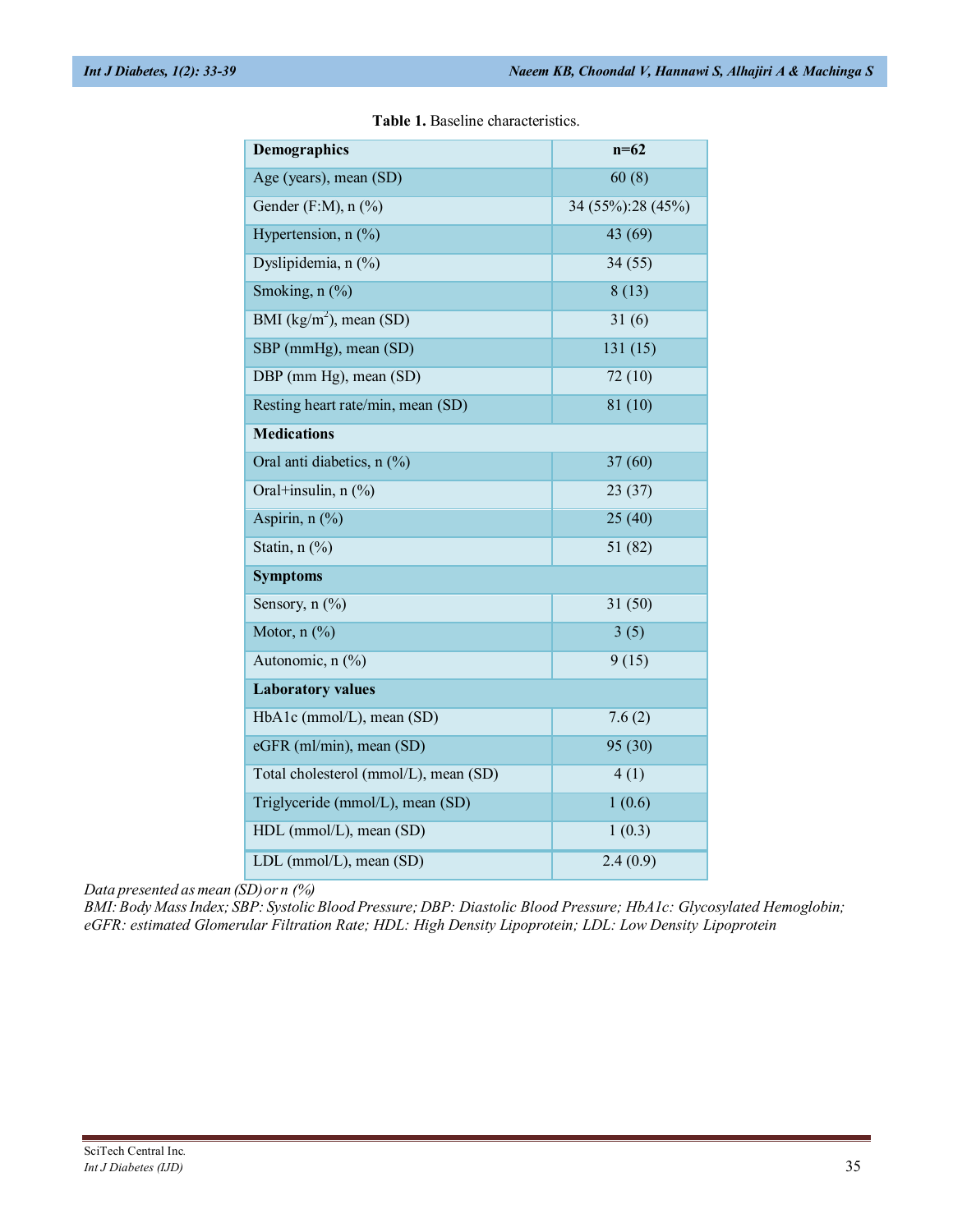| <b>Variables</b>                             | <b>DM</b> without CAN | <b>DM</b> with CAN | P value |
|----------------------------------------------|-----------------------|--------------------|---------|
| Age (years), mean (SD)                       | 57(8)<br>62(7)        |                    | 0.021   |
| Gender (M:F), n                              | 10:17<br>18:17        |                    | 0.259   |
| Hypertension, $n$ $(\%)$                     | 13 (48%)<br>30(86%)   |                    | 0.001   |
| Dyslipidemia, n (%)                          | 16(59%)<br>18(51%)    |                    | 0.539   |
| Smoking, n (%)                               | 24 (89%)              | 30(86%)            | 0.712   |
| Oral diabetic medications, n (%)             | $19(60\%)$<br>18(51%) |                    | 0.132   |
| Oral diabetic medications + insulin, $n$ (%) | 7(13%)                | 16(46%)            | 0.110   |
| Use of Aspirin, $n$ (%)                      | 11(41%)               | 14 $(40\%)$        |         |
| Use of Statin, $n$ $(\%)$                    | 25 (93%)              | 26(74%)            | 0.061   |
| Sensory symptoms, $n$ (%)                    | 12(44%)               | 19(54%)            | 0.442   |
| Motor symptoms, $n$ (%)                      | 1(4%)                 | 2(6%)              | 0.715   |
| Autonomic symptoms, n (%)                    | 2(7%)                 | 7(20%)             | 0.163   |
| BMI $(kg/m^2)$ , mean (SD)                   | 30(5)                 | 31(7)              | 0.576   |
| SBP (mm Hg), mean (SD)                       | 129(14)               | 132(15)            | 0.3996  |
| DBP (mm Hg), mean (SD)                       | 72(9)                 | 71(11)             | 0.621   |
| Resting heart rate/min, mean (SD)            | 79 (8)                | 81 (10)            | 0.399   |
| HbA1C (mmol/L), mean (SD)                    | 7(1)                  | 8(2)               | 0.366   |
| GFR (ml/min), mean (SD)                      | 105(26)               | 86 (30)            | 0.009   |
| Total Cholesterol (mmol/L), mean (SD)        | 4.154(0.957)          | 4.008 (1.090)      | 0.583   |
| Triglyceride (mmol/L), mean (SD)             | 1.487(0.841)          | 1.395(0.531)       | 0.601   |
| HDL (mmol/L), mean (SD)                      | 1.242(0.337)          | 1.196(0.346)       | 0.602   |
| LDL (mmol/L), mean (SD)                      | 2.462(0.885)          | 2.317(0.951)       | 0.540   |

**Table 2.** Comparison of the diabetic patients with and without cardiac autonomic neuropathy (CAN).

*Data presented as mean (SD) or n(%). Significant p value of <0.05*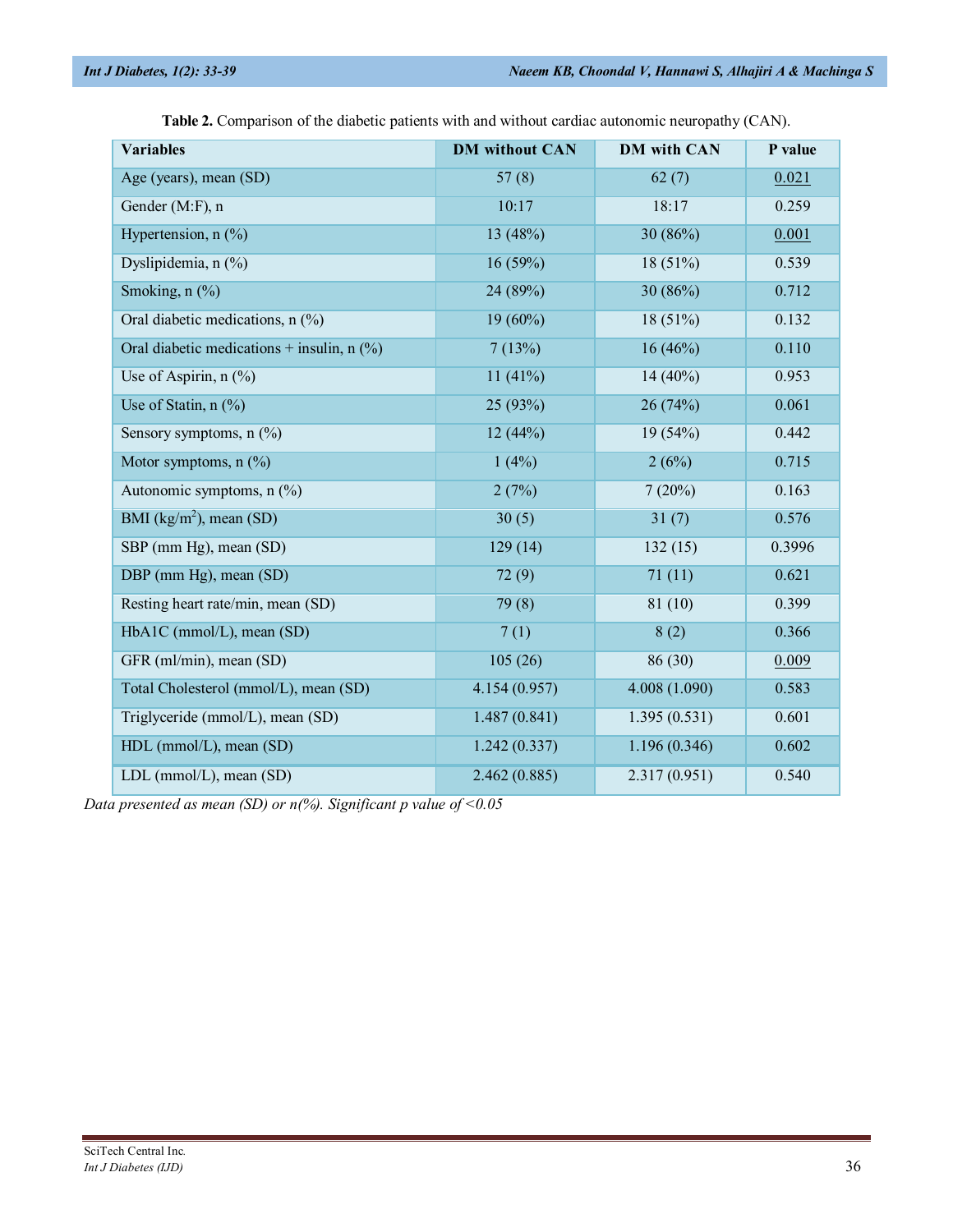| <b>Variables</b>                        | <b>OR</b> | <b>SE</b> | $\mathbf{z}$ | P value | CI           |  |  |  |
|-----------------------------------------|-----------|-----------|--------------|---------|--------------|--|--|--|
| Univariate logistic regression          |           |           |              |         |              |  |  |  |
| Age                                     | 1.082     | 0.039     | 2.21         | 0.027   | 1.009, 1.162 |  |  |  |
| BMI $(kg/m^2)$                          | 1.024     | 0.044     | 0.57         | 0.571   | 0.941, 1.116 |  |  |  |
| $SBP$ (mm $Hg$ )                        | 1.015     | 0.018     | 0.85         | 0.394   | 0.980, 1.052 |  |  |  |
| $DBP$ (mm $Hg$ )                        | 0.987     | 0.024     | $-0.50$      | 0.614   | 0.940, 1.037 |  |  |  |
| Resting heart rate/min                  | 1.023     | 0.027     | 0.85         | 0.393   | 0.970, 1.079 |  |  |  |
| HbA1C $(\%)$                            | 1.161     | 0.192     | 0.90         | 0.368   | 0.839, 1.606 |  |  |  |
| GFR (ml/min)                            | 0.976     | 0.009     | $-2.44$      | 0.015   | 0.957, 0.995 |  |  |  |
| Total cholesterol (mmol/l)              | 0.869     | 0.218     | $-0.56$      | 0.578   | 0.531, 1.423 |  |  |  |
| TG (mmol/l)                             | 0.816     | 0.312     | $-0.53$      | 0.596   | 0.385, 1.729 |  |  |  |
| $HDL$ (mmol/l)                          | 0.669     | 0.507     | $-0.53$      | 0.597   | 0.151, 2.955 |  |  |  |
| $LDL$ (mmol/l)                          | 0.839     | 0.237     | $-0.62$      | 0.535   | 0.481, 1.461 |  |  |  |
| <b>Multivariate logistic regression</b> |           |           |              |         |              |  |  |  |
| GFR (mm Hg)                             | 0.976     | 0.011     | $-2.05$      | 0.040   | 0.955, 0.998 |  |  |  |

**Table 3.** Logistic regression analysis of the relationship between CAN in Diabetic patients with each of the demographic variables, clinical and laboratory values.

*All the parameters in the univariate logistic regression have been included in the multivariate logistic regression analysis Only the significant parameter in the multiple logistic regressions is displayed. Significant p value of <0.05 OR: Odd Ratio; SE: Standard Error; CI: Confidence Interval*

# **DISCUSSION**

Our study has shown the prevalence of CAN to be 56% in type 2 diabetics. This corresponds to the findings of an epidemiological study that suggested that almost 50-77% of the diabetic patients had evidence of CAN [13].

CAN have several risk factors that are common to other diabetes-related vascular complications, such as glycemic control, diabetes duration, and cardiovascular disease risk factors, among others. In the EURODIAB prospective complications study, risk factors related to CAN development were investigated over a 7.3 year follow-up in patients with T1DM. The study showed that systolic blood pressure (SBP; OR 1.1/10 mm Hg, 95% CI 1-1.3), HbA1c (OR 1.2 per percentage point, 95% CI 1.1-1.4) and age (OR 1.3 per decade, 95% CI 1.1-1.7) were associated with a higher risk of developing CAN [14]. A cross-sectional study of 2,230 participants with T2DM also showed that CAN patients had a higher prevalence of hypertension vs. patients without CAN (57% vs. 49%, *P*<0.001) [15]. Our study showed that the risk of developing CAN was profound with increasing age and hypertension.

CAN is also strongly associated with chronic kidney disease (CKD) in diabetics. A study performed on 20 diabetic patients with CKD found that all CKD patients had evidence

of CAN as tested by the heart rate response to standing [16]. Out study found significant correlation of CAN with lower eGFR values.

The tests to diagnose CAN were first described by Ewing et al in 1980 [17]. These included heart rate response to deep breathing, standing, valsalva maneuver, BP response to standing and sustained muscle contraction. The CAN subcommittee of the Toronto Consensus Panel defined definite CAN as the presence of at least two abnormal tests, presence of one abnormal test as possible CAN and presence of orthostatic hypotension with two or more abnormal tests as indicative of advanced CAN [18]. These tests are the gold standard in clinical autonomic testing, as they are all noninvasive, safe and well standardized. Pafili et al. [19] compared the results from each individual test and their combination against Ewing's battery of tests. The study included 152 patients with median diabetes duration of 12 years and mean age of  $64.51 \pm 7.85$  years. It was concluded that the heart rate response to standing with 30:15 ratio demonstrated the best diagnostic indicator for CAN, with 96% sensitivity, 65% specificity, 94% negative predictive value and OR of 21.14. It also suggested that if a 30:15 ratio indicated CAN, diagnostic accuracy could be increased if combined with the valsalva ratio, a rise in DBP and/or E:I ratio (heart rate response to deep breathing). Based on the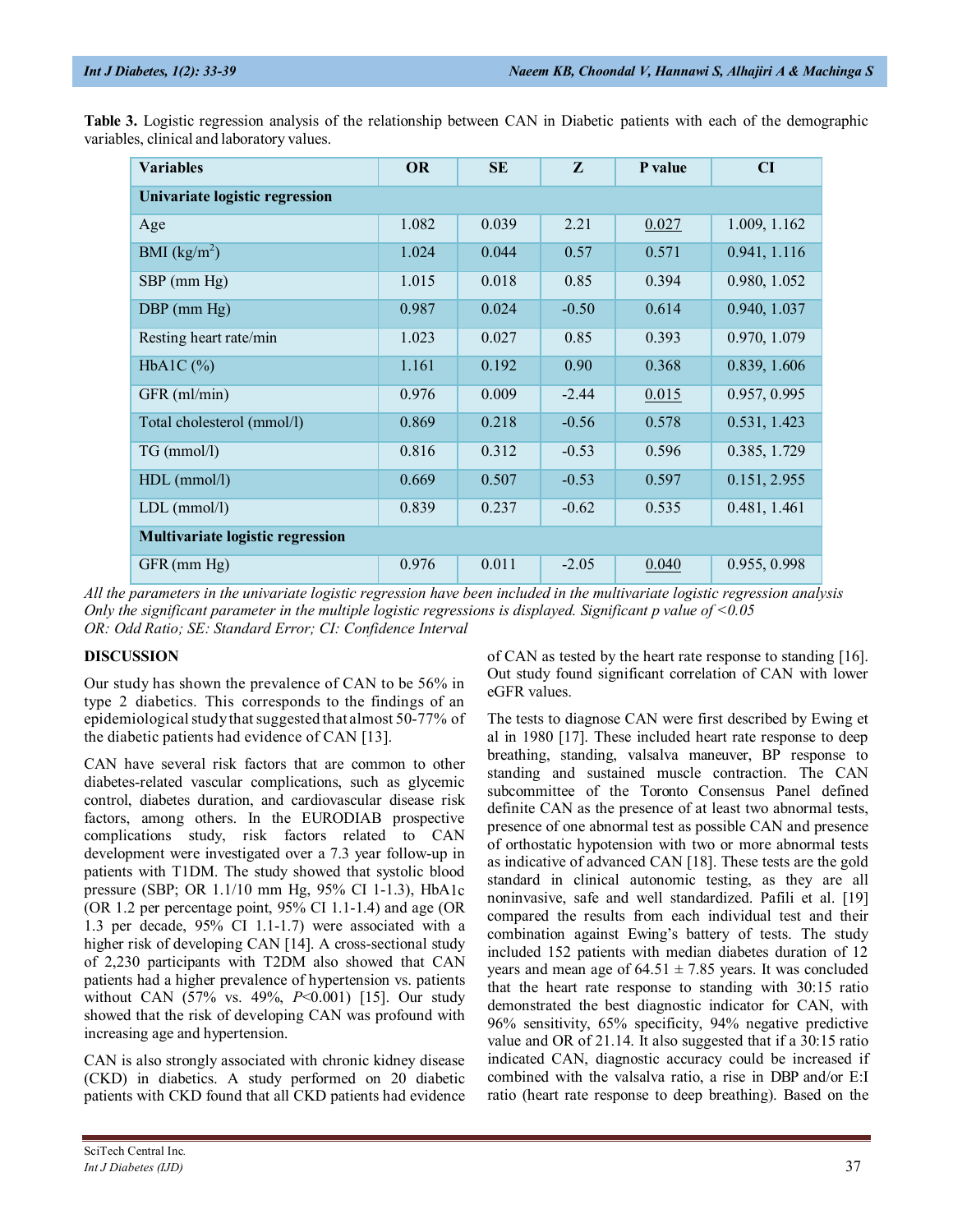availability of expertise and equipment, we employed two tests in our study to diagnose CAN: heart rate response to deep breathing and standing. These tests are well validated and provide reliable diagnostic accuracy.

Early diagnosis of CAN is essential to abolish symptoms or reduce progression. The disease may be reversible if diagnosed soon after onset. Current methods use a combination of non-pharmacological and pharmacological approaches, including lifestyle modification, intensive glycemic control and treating underlying risk factors, such as hyperlipidemia and hypertension. Increased physical activity has been demonstrated to improve heart rate variability and resting heart rates. A review by Voulgari et al. [20] concluded that moderate endurance and aerobic exercise improved HRV and parasympathetic dominance in patients with T1DM or T2DM. The effect of intensive glycemic control on CAN is well described for type 1 DM but unclear in type 2 DM. The Veterans Affairs Cooperative Study suggested no impact of intensive glycemic control on CAN [21]. Conversely, the STENO-2 trial demonstrated that intensive multifactorial treatment (including behavior modification and intensive therapy targeting hyperglycemia and CVD risk factors) lowered progression to CAN in type 2 DM (OR 0.32, 95% CI 0.12-0.78); these benefits were sustained at the 2-year follow-up [22].

Our study has its limitations. The sample size was less; not all non-invasive tests were employed; and no follow up was reported to assess the prognosis.

# **CONCLUSION**

Cardiac autonomic neuropathy is common in type 2 diabetics, with prevalence of more than 50% in our study. Heart rate variability testing with maneuvers like standing and deep breathing is useful to diagnose CAN. Older people, hypertensive and those with low eGFR are risk factors to develop CAN.

# **REFERENCES**

- 1. Vinik AI, Maser RE, Mitchell BD (2003) Diabetic autonomic neuropathy. Diabetes Care 26: 1553-1579.
- 2. Maser RE, Mitchell BD, Vinik AI (2003) The association between cardiovascular autonomic neuropathy and mortality in individuals with diabetes: A meta-analysis. Diabetes Care 26: 1895-1901.
- 3. Vinik AI, Ziegler D (2007) Diabetic cardiovascular autonomic neuropathy. Circulation 115: 387-397.
- 4. Singh JP, Larson MG, O'Donnell CJ (2000) Association of hyperglycemia with reduced heart rate variability (The Framingham Heart Study). Am J Cardiol 86: 309- 312.
- 5. Diabetes Control and Complications Trial Research Group (1998) The effect of intensive diabetes therapy on measures of autonomic nervous system function in

the Diabetes Control and Complications Trial (DCCT). Diabetologia 41: 416-423.

- 6. Kennedy WR, Navarro X, Sutherland DE (1995) Neuropathy profile of diabetic patients in a pancreas transplantation program. Neurology 45: 773-780.
- 7. Hadase M, Azuma A, Zen K (2004) Very low frequency power of heart rate variability is a powerful predictor of clinical prognosis in patients with congestive heart failure. Circ J 68: 343-347.
- 8. Beijers HJ, Ferreira I, Bravenboer B (2009) Microalbuminuria and cardiovascular autonomic dysfunction are independently associated with cardiovascular mortality: Evidence for distinct pathways: The Hoorn Study. Diabetes Care 32: 1698- 1703.
- 9. Ziegler D, Zentai CP, Perz S (2008) Prediction of mortality using measures of cardiac autonomic dysfunction in the diabetic and non-diabetic population: The MONICA/KORA Augsburg Cohort Study. Diabetes Care 31: 556-561.
- 10. La Rovere MT, Pinna GD, Maestri R (2003) Short-term heart rate variability strongly predicts sudden cardiac death in chronic heart failure patients. Circulation 107: 565-570.
- 11. Vinik A, Erbas T, Causellini C (2013) Diabetic cardiac autonomic neuropathy, inflammation and cardiovascular disease. J Diabetes Investig 4.
- 12. Spallone V, Bellavere F, Scionti L (2011) Recommendations for the use of cardiovascular tests in diagnosing diabetic autonomic neuropathy. Nutr Metab Cardiovasc Dis 21: 69-78.
- 13. Muhopadyaya J, Ray S (2004) Cardiac autonomic neuropathy in diabetes. Med Update (API) 14: 35-38.
- 14. Witte DR, Tesfaye S, Chaturvedi N (2005) Risk factors for cardiac autonomic neuropathy in type 1 diabetes mellitus. Diabetologia 48: 164-171.
- 15. Chung JO, Park SY, Cho DH, Chung DJ, Chung MY (2017) Anemia, bilirubin and cardiovascular autonomic neuropathy in patients with type 2 diabetes. Medicine (Baltimore) 96: e6586.
- 16. Thapa L, Karki P, Sharma SK (2010) Cardiovascular autonomic neuropathy in chronic kidney diseases. JNMA J Nepal Med Assoc 49: 121-128.
- 17. Ewing DJ, Campbell IW, Clarke BF (1980) Assessment of cardiovascular effects in diabetic autonomic neuropathy and prognostic implications. Ann Intern Med 92: 308-311.
- 18. Spallone V, Ziegler D, Freeman R (2011) Cardiovascular autonomic neuropathy in diabetes: